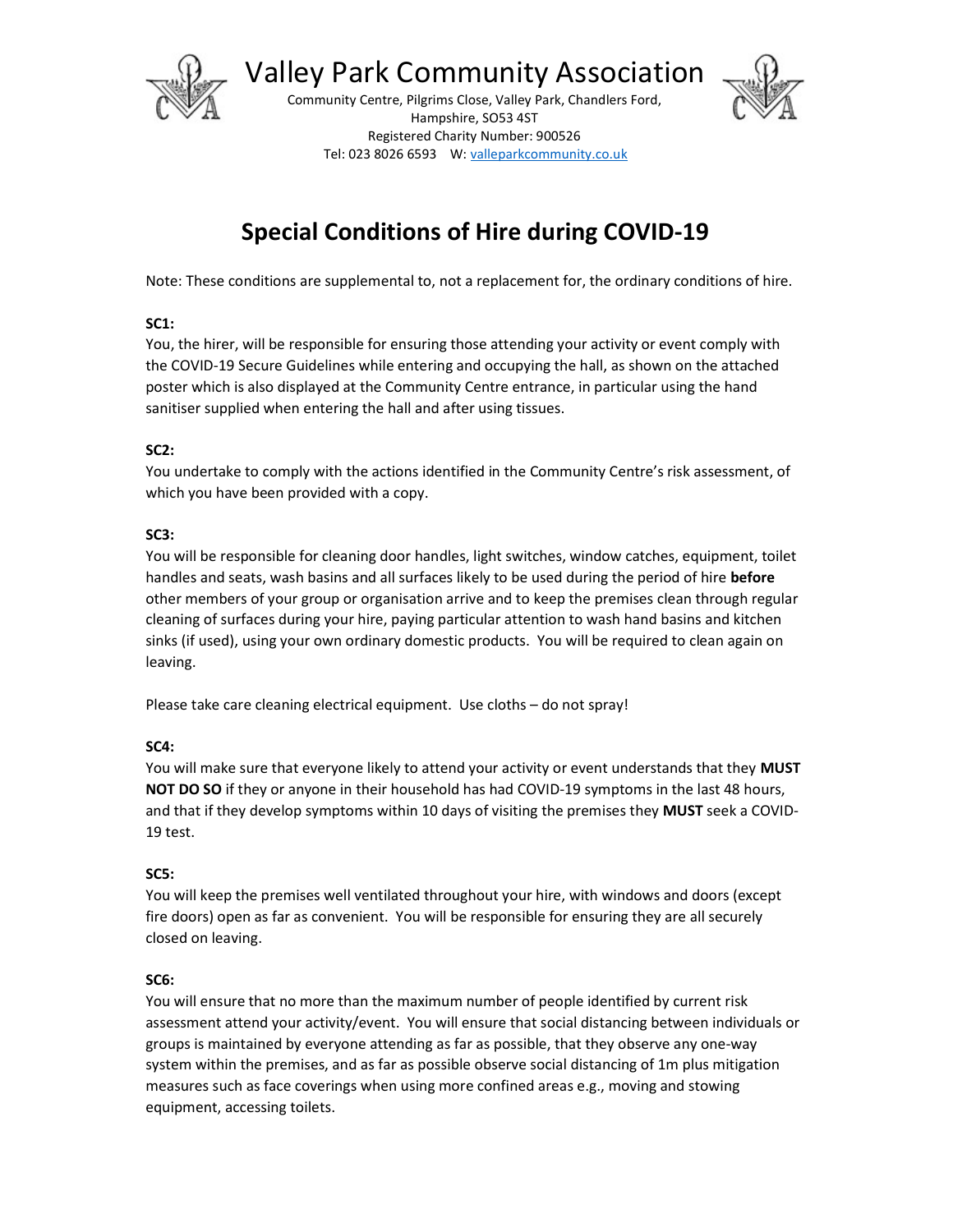#### SC7:

You will take particular care to ensure that social distancing is maintained for any persons likely to be clinically more vulnerable to COVID-19, including for example keeping a 2m distance around them when going in and out of rooms and ensuring they can access the toilets, kitchen or other confined areas without compromising social distancing.

#### SC8:

You will position furniture or the arrangement of the room as far as possible to facilitate social distancing with mitigation measures such as: seating side by side, with at least one empty chair between each person or household group, rather than face-to-face, face coverings and good ventilation. If tables are being used, you will place them so as to maintain social distancing across the table between people from different household groups who are face-to-face e.g. using a wide Ushape.

#### SC9:

You are requested to keep a record of the date and time the activity started and the name and contact telephone number or email of all those who attend your event (or at least one member of any group of up to 6 people or 2 households who attend together). This can be done either by operating an advance booking system which collects these details, or by asking everyone who attends to use the NHS QR poster at the Community Centre entrance to register their attendance and by keeping a record of any who do not register using their smartphone app and the hall's NHS QR poster or your own NHS QR poster.

#### SC10:

You will be responsible for the disposal of all rubbish created during your hire, including tissues and cleaning cloths, in the outside bin near the entrance to the Community Centre. All other rubbish should be taken away with you when you leave the Community Centre.

#### SC11:

Users are encouraged to bring their own drinks and food. If food or drink is being served or made on a DIY basis (as distinct to a water bottle used during exercise) it should if possible be consumed while seated.

#### SC12:

We will have the right to close the Community Centre if there are any concerns relating to COVID-19, for example, if someone who has attended the Community Centre develops symptoms and thorough cleansing is required or if it is reported that the Special Hiring Conditions above are not being complied with, whether by you or by other hirers, or in the event that public buildings are asked to close again. If this is necessary, we will do our best to inform you promptly and you will not be charged for this hire.

#### SC13:

In the event of someone becoming unwell with suspected COVID-19 symptoms while at the Community Centre you should remove them to the designated safe area which is in the Foyer. Provide tissues and a bin or plastic bag, and a bowl of warm soapy water for hand washing. Ask others in your group to provide contact details if you do not have them and then leave the premises,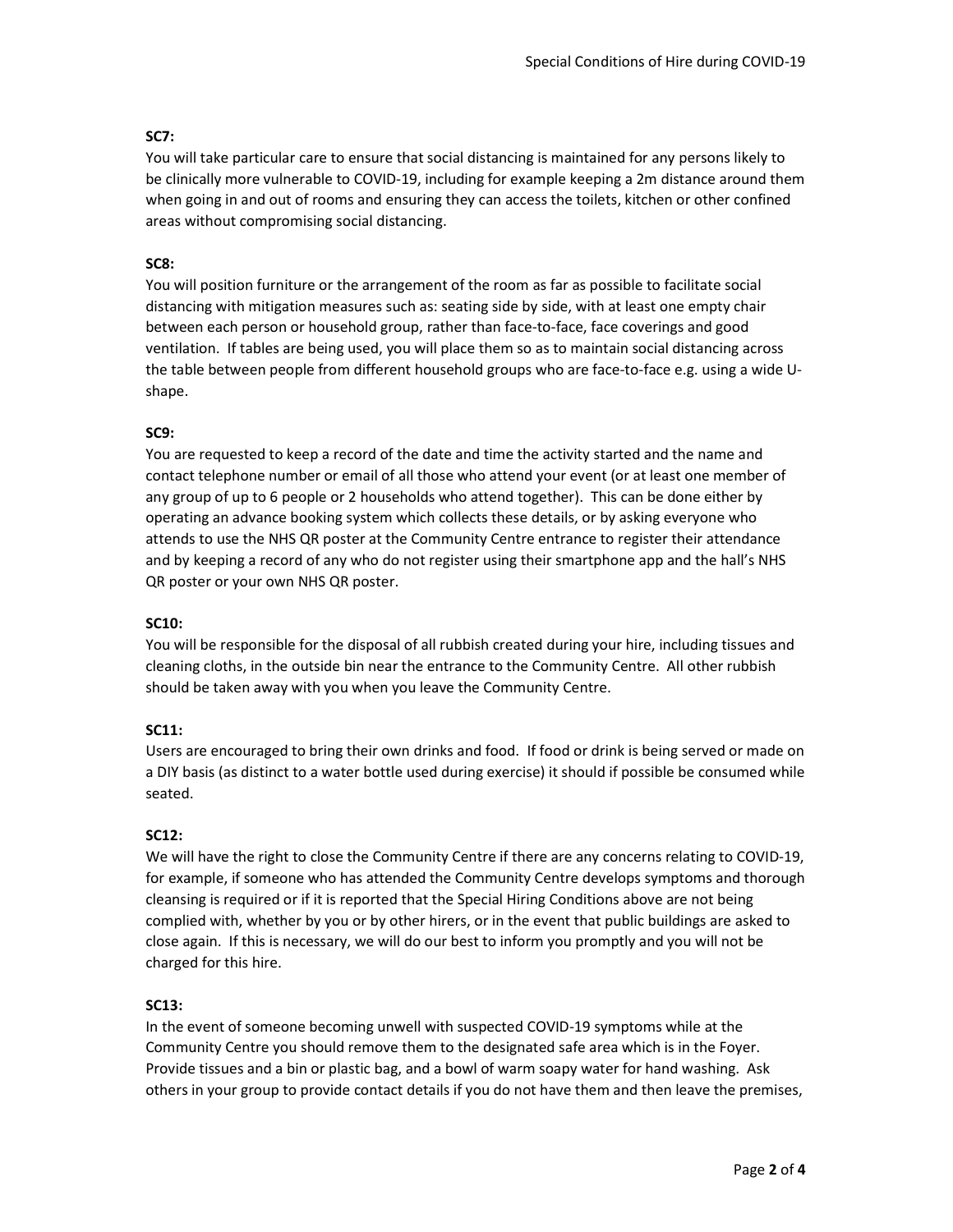observing the usual hand sanitising and social distancing precautions, and advise them to launder their clothes when they arrive home. Inform the Centre Manager on 02380 266593.

#### SC14:

For events with more than 30 people you will take additional steps to ensure the safety of the public in relation to COVID-19, for example by operating a booking system or providing attendants or stewards who will ask people to seat themselves furthest from the entrance on arrival, to exit closest to the exits first and invite people to use toilets in interval by row.

#### SC15:

In order to avoid risk or aerosol or droplet transmission you must take steps to avoid people needing to unduly raise their voices to hear each other, e.g. refrain from playing music or broadcasts at a volume which makes normal conversation difficult.

#### SC16:

Where a sports, exercise or performing arts activity takes place you will organise your activity in accordance with guidance issued by the relevant governing body for your sport or activity. You will avoid using equipment, which is difficult to clean, as far as possible. You will ensure that any equipment you provide is cleaned before use and before being stored.

#### SC17:

You will encourage all those attending your activity to wear a face covering when using confined areas such as toilets and corridors, for the safety of others.

#### SC18:

You undertake to comply with the actions identified in your risk assessment, a copy of which you will submit to the Centre Manager.